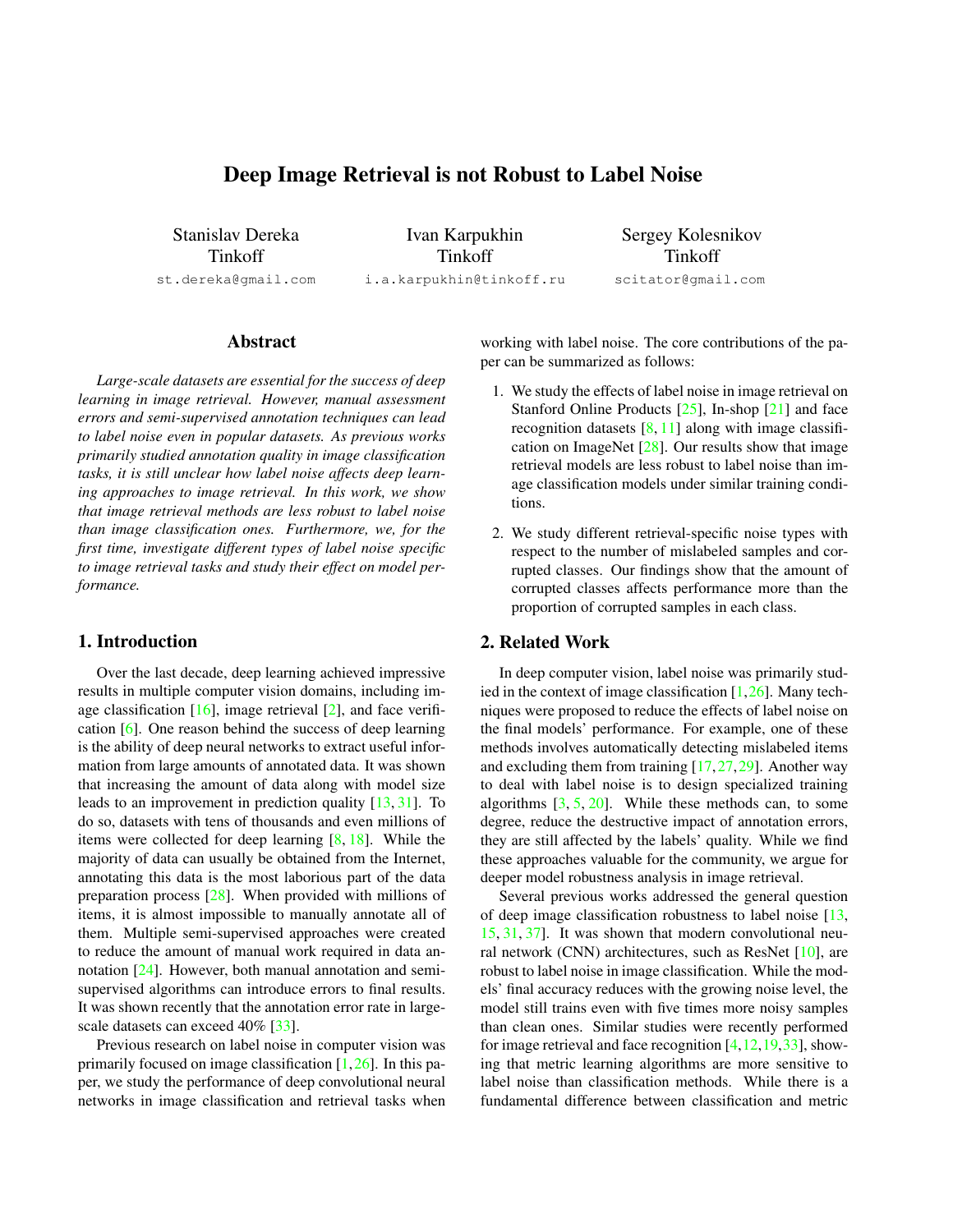<span id="page-1-3"></span>learning approaches when it comes to the effects of label noise, the reason for this difference is still unclear. To address the issue of earlier works using different network architectures, training strategies, and noise types, we compared retrieval, classification, and face recognition methods under similar training conditions. Also, we study novel types of noising schemes designed for image retrieval.

#### <span id="page-1-2"></span>3. Label Noise in Image Retrieval

Many image retrieval datasets are gathered using unreliable methods such as search engine crawling [\[4,](#page-4-17) [9,](#page-4-20) [33\]](#page-5-2), which leads to label noise and degrades learning [\[33\]](#page-5-2). Manual cleaning of large-scale datasets with millions of samples can be expensive and resource demanding [\[33\]](#page-5-2). According to previous research, data annotation techniques used in image retrieval can produce specific types of label noise [\[19,](#page-4-19) [33\]](#page-5-2). In particular, noise can be concentrated in clusters of similar images leading to non-uniform distribution of noisy labels among classes. Moreover, well-studied datasets, e.g. Labeled Faces in the Wild  $(LFW)^{-1}$  $(LFW)^{-1}$  $(LFW)^{-1}$  [\[11\]](#page-4-9), include "trash" classes which completely consist of mislabeled samples. We hereby raise a question of how the number of corrupted (trash) classes affects final model performance? We call class corrupted if almost all items in this class have the wrong label. This question differs from previous research in image classification, where some amount of clean data needs to be provided for each class.

<span id="page-1-1"></span>

Figure 1. Class size distributions in popular image retrieval datasets. Examples of classes affected by small and large class label noise are highlighted in red and green respectively.

When modeling label noise patterns, there are multiple ways to choose classes for corruption. As shown in Figure [1,](#page-1-1) image retrieval datasets are highly class-imbalanced. Large classes can contain thousands of times more samples than small ones. By selecting a fixed amount of noisy items, we can choose either many small classes or a small number of large classes. Based on this observation, we propose two new label noising schemes for image retrieval.

In the proposed large class label noise we select the most frequent classes for a given proportion of samples in a dataset and shuffle the labels among the samples of the

selected classes. The number of classes to corrupt is selected to match the expected number of corrupted samples. Small class label noise is similar to large class label noise, but the rarest classes are corrupted instead of large ones. The dataset parts which were corrupted by each noise pattern are illustrated on histograms in Figure [1.](#page-1-1) The proposed patterns are opposites regarding the number of totally corrupted classes. Large class label noise minimizes the number of corrupted classes while the number of corrupted samples is fixed. In contrast, small class label noise maximizes the number of corrupted classes.

As a baseline, we study traditional uniform label noise  $[1]$ , also known as label flipping  $[33]$ . In this noise pattern, a given proportion of samples in a dataset is randomly selected, and a random label from all the available labels is assigned to the selected samples. This noise pattern slightly corrupts each class in the dataset with a probability proportional to the number of samples in a class.

### 4. Experiment Setup

#### 4.1. Datasets and Evaluation Metrics

The scope of this paper covers both image retrieval and image classification datasets. We include the image classification task in our work to compare its robustness to label noise with image retrieval. Closed-set classification datasets share the same set of labels between training and testing. The goal of an algorithm in this case is to predict label for each input image. Accuracy is usually used to evaluate classification performance. For *image classification* we use the ImageNet [\[28\]](#page-5-1).

The goal of *image retrieval (IR)* is to find images from the gallery collection which are similar to the query image [\[23,](#page-4-21) [25\]](#page-4-7). Let's call retrieval successful for some query if the most similar image in the gallery has the same label. We measure Recall@1 ( $R@1$ ) during evaluation, which is equal to the fraction of successful retrievals.

Datasets for image retrieval usually have class-disjoint training and testing parts. This setup is also called open-set problem. In our experiments we use Stanford online products (SOP) [\[30\]](#page-5-5) and In-shop Clothes (InShop) [\[21\]](#page-4-8) datasets. Both of these datasets have severe class imbalance as shown in Figure [1.](#page-1-1)

In addition to the above, we extend the scope of our work by adding *face recognition (FR)* datasets. The majority of face recognition datasets has class imbalance similar to other retrieval datasets. Furthermore, face recognition tasks are open-set and can be subject to common image retrieval problems [\[35\]](#page-5-6). Finally, public FR datasets are large-scale and make it possible for the experiment setup to be close to real-world practical applications. For training, we use the MS-Celeb-1M [\[8\]](#page-4-3) dataset, which contains over 10M images of around 100K individuals. For face recognition evalua-

<span id="page-1-0"></span><sup>1</sup>See known LFW errors on the official website: [http://vis-www.](http://vis-www.cs.umass.edu/lfw/) [cs.umass.edu/lfw/](http://vis-www.cs.umass.edu/lfw/)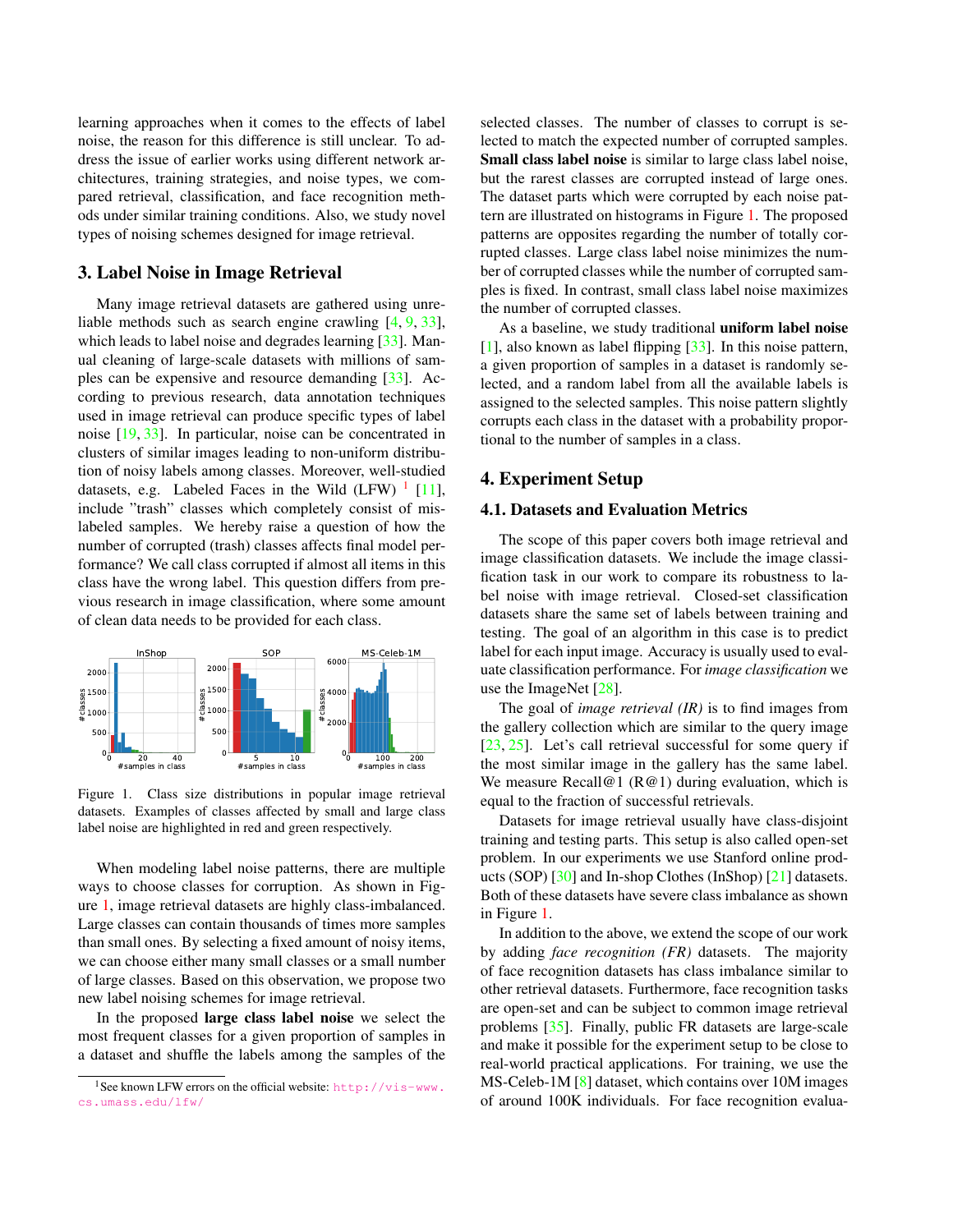<span id="page-2-2"></span>tion, we chose the LFW [\[11\]](#page-4-9) dataset. In addition to computing R@1, we evaluate *face verification* performance. LFW verification test set includes 6K image pairs labeled with 0 (same person) or 1 (different people). During testing, a similarity in model embedding space is computed for each pair. For face verification, we then compute TPR@FPR metric for  $10^{-3}$  FPR by using a common FR approach [\[14,](#page-4-22) [35\]](#page-5-6).

#### 4.2. Training Details

In image retrieval and classification datasets (SOP, Inshop, ImageNet) we preprocess images using approaches from previous papers [\[10,](#page-4-16) [23\]](#page-4-21). Images in ImageNet, SOP, and InShop datasets are resized to 256 pixels by the shortest side. During training, each image is randomly cropped to 224x224 pixels. During testing, we use central crop. In MS-Celeb-1M v2 dataset [\[6\]](#page-4-1), the size of aligned images is 112x112 pixels in both training and testing. We use random horizontal flip augmentation for all datasets.

In all experiments, we use ResNet50 [\[10\]](#page-4-16) CNN architecture as a backbone network. ResNet50 is initialized with ImageNet pretrain weights for all the tasks, except for ImageNet and MS-Celeb-1M, where random initialization is used. The embedding size is set to 512 in all experiments.

Our models are trained with the ArcFace [\[6\]](#page-4-1) loss function. According to recent works  $[6, 23]$  $[6, 23]$  $[6, 23]$ , this is one of the best-performing loss functions in considered benchmarks. We use the default ArcFace scale and margin hyperparameters from the original paper for training on SOP, InShop, and MS-Celeb-1M. For ImageNet, we use Normalized Softmax loss [\[34\]](#page-5-7).

We use the stochastic gradient descent (SGD) optimizer with momentum 0.9 and weight decay 0.0001. The initial learning rate is set to 0.1. We follow the pipeline from [\[6\]](#page-4-1) and perform 16 epochs of training, decreasing the learning rate by a factor of 0.1 at the 9th and 14th epochs. In all experiments we set batch size to 256.

### 5. Experiment Results

### 5.1. Robustness Comparison of Classification and Retrieval Tasks

The goal of our experiments is to measure the robustness of image retrieval tasks for comparison with image classification. We quantify robustness as a drop in performance when a model is trained on a noisy dataset compared to training on a clean one. We compare models trained with multiple noise levels ranging from 0 (clean dataset) to 10%. The results are presented in Table [1.](#page-2-0)

On all retrieval tasks, we observe a rapid decrease of quality with the increase of uniform label noise level. Even 5% of label noise causes a relative performance drop of up to 10%. In contrast, classification accuracy under equal conditions shows a much smaller drop. These results show

<span id="page-2-0"></span>

| Dataset         | Metric        | Label noise level |       |               |               |
|-----------------|---------------|-------------------|-------|---------------|---------------|
|                 |               | clean             | 0.01  | 0.05          | 0.1           |
| <b>ImageNet</b> | Accuracy      | 67.32             | 67.09 | 66.42         | 65.80         |
| InShop          | R@1           | 84.61             | 82.09 | 74.70         | 72.70         |
| <b>SOP</b>      | R@1           | 63.49             | 63.68 | 60.72         | 58.78         |
| <b>LFW</b>      | R@1           | 67.22             | 67.36 | $\approx 0.0$ | $\approx 0.0$ |
| <b>LFW</b>      | $TPR@10^{-3}$ | 99.27             | 99.23 | $\approx 0.0$ | $\approx 0.0$ |

Table 1. Uniform label noise effects on model performance for image classification (ImageNet) and verification tasks compared to image retrieval tasks. All metric values are shown in %. We label cases where the model was unable to generalize on test set with  $\approx$ .

<span id="page-2-1"></span>

Figure 2. Training curves for MS-celeb-1M dataset with different label uniform noise levels.

that image classification is more robust to uniform label noise than image retrieval.

One of the most interesting findings from our experiments is that, when a model is trained on the MS-Celeb-1M dataset with at least 5% label noise, its score is close to that of an untrained model. In order to clarify this phenomena, we show training curves for several noise levels in Figure [2.](#page-2-1) It can be seen that at 5% label noise, loss function optimization still occurs, which means that the model training still converges. These findings allow us to conclude that image retrieval setups are extremely sensitive to label noise and their performance can be affected drastically by only a small fraction of label noise.

#### 5.2. Effects of Noise Patterns

According to the previous experiment, image retrieval is not robust to label noise. Therefore, we can raise a question of how the number of corrupted classes affects retrieval performance. To answer this question, we corrupted a training set using new types of label noise for image retrieval, previously described in section [3.](#page-1-2) Given a fixed set of noisy items, we can either corrupt a small number of large classes or many small classes. These noising approaches are called large-class noise and small-class noise respectively. The total amount of corrupted items and corrupted classes in our experiments is given in Table [2.](#page-3-2)

It can be seen from Figure [3](#page-3-3) that the more training set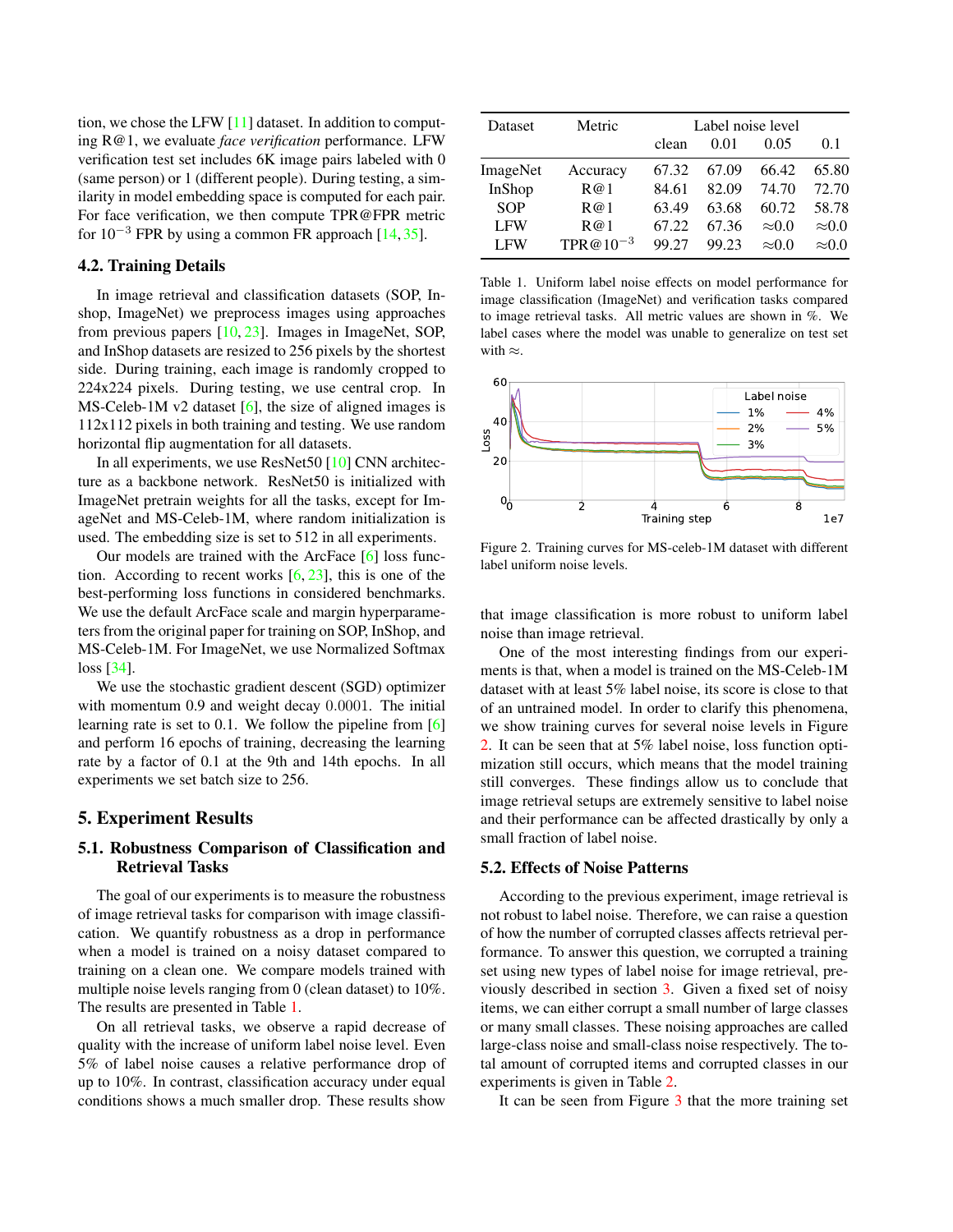<span id="page-3-4"></span><span id="page-3-2"></span>

| Noise type           | Dataset     | Noise level          |       |      |
|----------------------|-------------|----------------------|-------|------|
|                      |             | 0.01                 | 0.05  | 0.1  |
|                      |             | Corrupted classes, % |       |      |
| Uniform              | InShop      | 6.0                  | 26.0  | 44.3 |
| Large Classes        | InShop      | 0.05                 | 0.5   | 1.6  |
| <b>Small Classes</b> | InShop      | 2.5                  | 11 1  | 19.2 |
| Uniform              | <b>SOP</b>  | 5.0                  | 22.6  | 40.0 |
| Large Classes        | SOP         | 0.4                  | 2.2   | 4.4  |
| <b>Small Classes</b> | SOP         | 2.6                  | 13.2. | 23.8 |
| Uniform              | MS-Celeb-1M | 45.5                 | 88.0  | 95.5 |
| Large Classes        | MS-Celeb-1M | 0.2                  | 1.4   | 4.2. |
| <b>Small Classes</b> | MS-Celeb-1M | 7.3                  | 19.5  | 29.1 |

Table 2. Percentage of corrupted classes for each dataset and noise pattern for three noise levels. A class is considered corrupted if at least one label in this class has been flipped during the noising procedure.

classes are affected by label noise, the higher is the drop in performance, even if the total amount of corrupted elements doesn't change. For example, the noise level 5% on the InShop dataset leads to a 10% quality drop for uniform noise with 26% corrupted classes. On the other hand, large and small class noises with the same 5% noise level produce only 2% and 4.5% quality drop, while the numbers of corrupted classes for these noises are 0.05% and 2.5% respectively (Table [2\)](#page-3-2).

As a conclusion of these experiments, small class label noise leads to more significant degradation than large class label noise. The effect of uniform label noise is the strongest, as it affects more classes than the other noise types. It's worth noting that thoroughly corrupted classes affect performance less than a large amount of slightly damaged classes.

#### 6. Discussion and Future Work

According to our experiments, image retrieval is less robust to label noise than image classification. We used similar models, training objectives, and optimization methods for both tasks. The difference in robustness can lie in contrast between closed-set and open-set tasks. Image retrieval models need to generalize well to unseen classes, while classification tasks share the same set of labels between training and testing. Our experiments show that while models converge with all considered noise levels, the test set accuracy completely drops even for 5% label noise. These results bring us to the conclusion that image retrieval models fail to generalize to unseen classes in this case, highlighting the need for further investigation on label noise robustness in image retrieval and other open-set tasks.

The goal of this work is to highlight difference between classification and retrieval robustness to label noise as well

<span id="page-3-3"></span>

Figure 3. Label noise patterns' effect on test performance.

as to study retrieval-specific types of annotation errors. We choose ArcFace as one of the best-performing models for our experiments. Future work can extend presented results to a variety of training objectives  $[22, 36]$  $[22, 36]$  $[22, 36]$  and model architectures [\[7,](#page-4-24) [32\]](#page-5-9).

## 7. Conclusion

In this work, we studied image retrieval robustness to label noise. According to our experiments, image retrieval is less robust to label noise than image classification approaches. Therefore, more attention must be paid to training data quality for image retrieval tasks. We further showed that the performance is rather affected by the number of corrupted classes than by the proportion of corrupted samples in each class.

#### References

- <span id="page-3-1"></span>[1] Görkem Algan and Ilkay Ulusoy. Image classification with deep learning in the presence of noisy labels: A survey. *Knowledge-Based Systems*, 215:106771, 2021. [1,](#page-0-0) [2](#page-1-3)
- <span id="page-3-0"></span>[2] Artem Babenko, Anton Slesarev, Alexandr Chigorin, and Victor Lempitsky. Neural codes for image retrieval. In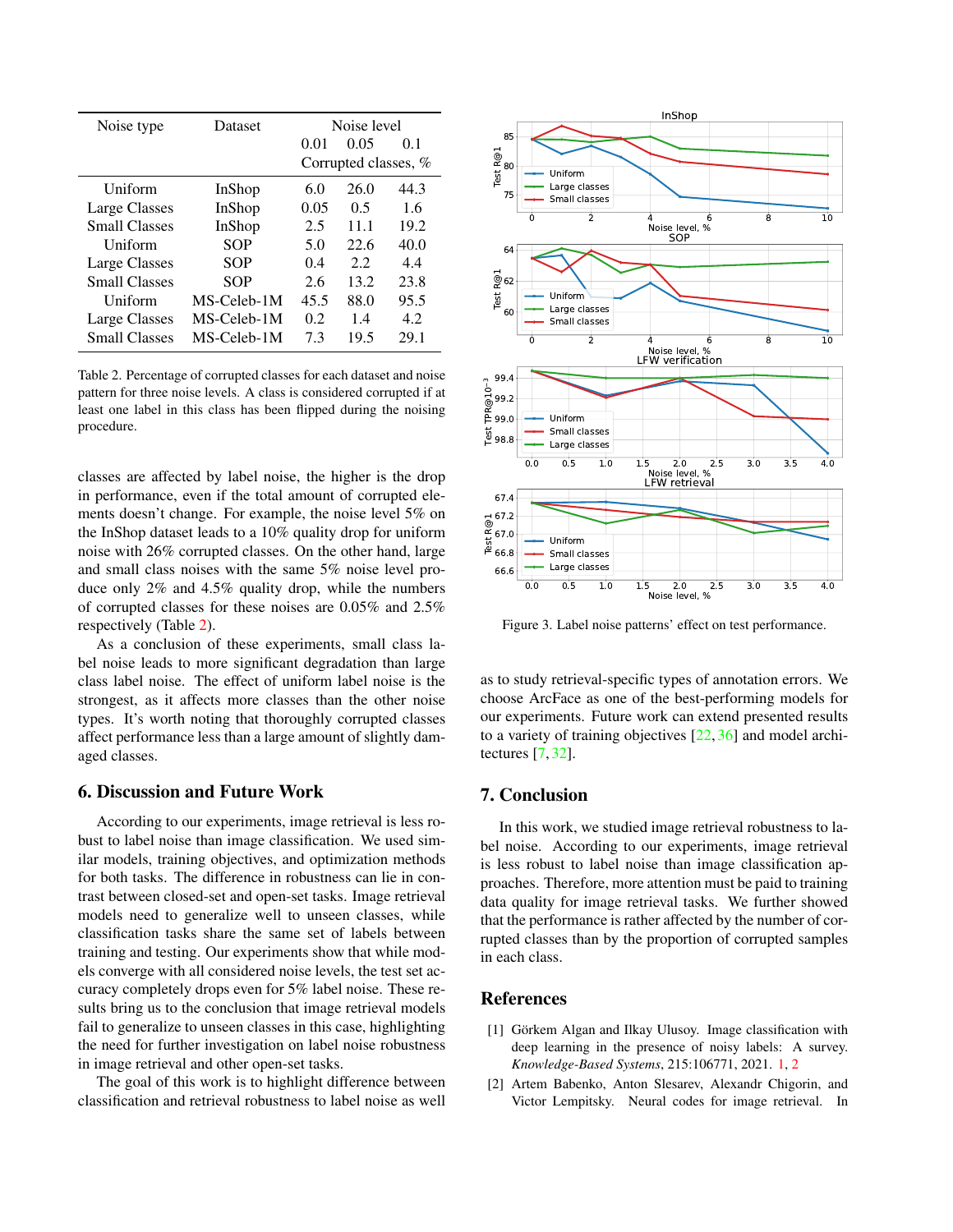*European conference on computer vision*, pages 584–599. Springer, 2014. [1](#page-0-0)

- <span id="page-4-12"></span>[3] Thibault Castells, Philippe Weinzaepfel, and Jerome Revaud. Superloss: A generic loss for robust curriculum learning. *Advances in Neural Information Processing Systems*, 33:4308– 4319, 2020. [1](#page-0-0)
- <span id="page-4-17"></span>[4] Charles Corbiere, Hedi Ben-Younes, Alexandre Ramé, and Charles Ollion. Leveraging weakly annotated data for fashion image retrieval and label prediction. In *Proceedings of the IEEE international conference on computer vision workshops*, pages 2268–2274, 2017. [1,](#page-0-0) [2](#page-1-3)
- <span id="page-4-13"></span>[5] Bharath Bhushan Damodaran, Rémi Flamary, Vivien Seguy, and Nicolas Courty. An entropic optimal transport loss for learning deep neural networks under label noise in remote sensing images. *Computer Vision and Image Understanding*, 191:102863, 2020. [1](#page-0-0)
- <span id="page-4-1"></span>[6] Jiankang Deng, Jia Guo, Niannan Xue, and Stefanos Zafeiriou. Arcface: Additive angular margin loss for deep face recognition. In *Proceedings of the IEEE/CVF conference on computer vision and pattern recognition*, pages 4690–4699, 2019. [1,](#page-0-0) [3](#page-2-2)
- <span id="page-4-24"></span>[7] Alexey Dosovitskiy, Lucas Beyer, Alexander Kolesnikov, Dirk Weissenborn, Xiaohua Zhai, Thomas Unterthiner, Mostafa Dehghani, Matthias Minderer, Georg Heigold, Sylvain Gelly, et al. An image is worth 16x16 words: Transformers for image recognition at scale. In *International Conference on Learning Representations*, 2020. [4](#page-3-4)
- <span id="page-4-3"></span>[8] Yandong Guo, Lei Zhang, Yuxiao Hu, Xiaodong He, and Jianfeng Gao. Ms-celeb-1m: A dataset and benchmark for large-scale face recognition. In *European conference on computer vision*, pages 87–102. Springer, 2016. [1,](#page-0-0) [2](#page-1-3)
- <span id="page-4-20"></span>[9] Yandong Guo, Lei Zhang, Yuxiao Hu, Xiaodong He, and Jianfeng Gao. Ms-celeb-1m: A dataset and benchmark for large-scale face recognition. In *European conference on computer vision*, pages 87–102. Springer, 2016. [2](#page-1-3)
- <span id="page-4-16"></span>[10] Kaiming He, Xiangyu Zhang, Shaoqing Ren, and Jian Sun. Deep residual learning for image recognition. In *Proceedings of the IEEE conference on computer vision and pattern recognition*, pages 770–778, 2016. [1,](#page-0-0) [3](#page-2-2)
- <span id="page-4-9"></span>[11] Gary B Huang and Erik Learned-Miller. Labeled faces in the wild: Updates and new reporting procedures. *Dept. Comput. Sci., Univ. Massachusetts Amherst, Amherst, MA, USA, Tech. Rep*, 14(003), 2014. [1,](#page-0-0) [2,](#page-1-3) [3](#page-2-2)
- <span id="page-4-18"></span>[12] Sarah Ibrahimi, Arnaud Sors, Rafael Sampaio de Rezende, and Stéphane Clinchant. Learning with label noise for image retrieval by selecting interactions. In *Proceedings of the IEEE/CVF Winter Conference on Applications of Computer Vision*, pages 2181–2190, 2022. [1](#page-0-0)
- <span id="page-4-2"></span>[13] Armand Joulin, Laurens van der Maaten, Allan Jabri, and Nicolas Vasilache. Learning visual features from large weakly supervised data. In *European Conference on Computer Vision*, pages 67–84. Springer, 2016. [1](#page-0-0)
- <span id="page-4-22"></span>[14] Ira Kemelmacher-Shlizerman, Steven M Seitz, Daniel Miller, and Evan Brossard. The megaface benchmark: 1 million faces for recognition at scale. In *Proceedings of the IEEE conference on computer vision and pattern recognition*, pages 4873–4882, 2016. [3](#page-2-2)
- <span id="page-4-15"></span>[15] Jonathan Krause, Benjamin Sapp, Andrew Howard, Howard Zhou, Alexander Toshev, Tom Duerig, James Philbin, and Li Fei-Fei. The unreasonable effectiveness of noisy data for fine-grained recognition. In *European Conference on Computer Vision*, pages 301–320. Springer, 2016. [1](#page-0-0)
- <span id="page-4-0"></span>[16] Alex Krizhevsky, Ilya Sutskever, and Geoffrey E Hinton. Imagenet classification with deep convolutional neural networks. *Advances in neural information processing systems*, 25, 2012. [1](#page-0-0)
- <span id="page-4-10"></span>[17] Mengmeng Kuang, Weiyan Wang, Zhenhong Chen, Lie Kang, and Qiang Yan. Efficient two-stage label noise reduction for retrieval-based tasks. In *Proceedings of the Fifteenth ACM International Conference on Web Search and Data Mining*, pages 526–534, 2022. [1](#page-0-0)
- <span id="page-4-4"></span>[18] Alina Kuznetsova, Hassan Rom, Neil Alldrin, Jasper Uijlings, Ivan Krasin, Jordi Pont-Tuset, Shahab Kamali, Stefan Popov, Matteo Malloci, Alexander Kolesnikov, et al. The open images dataset v4. *International Journal of Computer Vision*, 128(7):1956–1981, 2020. [1](#page-0-0)
- <span id="page-4-19"></span>[19] Chang Liu, Han Yu, Boyang Li, Zhiqi Shen, Zhanning Gao, Peiran Ren, Xuansong Xie, Lizhen Cui, and Chunyan Miao. Noise-resistant deep metric learning with ranking-based instance selection. In *Proceedings of the IEEE/CVF Conference on Computer Vision and Pattern Recognition*, pages 6811–6820, 2021. [1,](#page-0-0) [2](#page-1-3)
- <span id="page-4-14"></span>[20] Hengwei Liu, Jinyu Ma, and Xiaodong Gu. Towards image retrieval with noisy labels via non-deterministic features. In *International Conference on Artificial Neural Networks*, pages 446–456. Springer, 2021. [1](#page-0-0)
- <span id="page-4-8"></span>[21] Ziwei Liu, Ping Luo, Shi Qiu, Xiaogang Wang, and Xiaoou Tang. Deepfashion: Powering robust clothes recognition and retrieval with rich annotations. In *Proceedings of the IEEE conference on computer vision and pattern recognition*, pages 1096–1104, 2016. [1,](#page-0-0) [2](#page-1-3)
- <span id="page-4-23"></span>[22] Yair Movshovitz-Attias, Alexander Toshev, Thomas K Leung, Sergey Ioffe, and Saurabh Singh. No fuss distance metric learning using proxies. In *Proceedings of the IEEE International Conference on Computer Vision*, pages 360–368, 2017. [4](#page-3-4)
- <span id="page-4-21"></span>[23] Kevin Musgrave, Serge Belongie, and Ser-Nam Lim. A metric learning reality check. pages 681–699, 2020. [2,](#page-1-3) [3](#page-2-2)
- <span id="page-4-5"></span>[24] Aaron Nech and Ira Kemelmacher-Shlizerman. Level playing field for million scale face recognition. In *Proceedings of the IEEE Conference on Computer Vision and Pattern Recognition*, pages 7044–7053, 2017. [1](#page-0-0)
- <span id="page-4-7"></span>[25] Hyun Oh Song, Yu Xiang, Stefanie Jegelka, and Silvio Savarese. Deep metric learning via lifted structured feature embedding. In *Proceedings of the IEEE conference on computer vision and pattern recognition*, pages 4004–4012, 2016. [1,](#page-0-0) [2](#page-1-3)
- <span id="page-4-6"></span>[26] Giorgio Patrini, Alessandro Rozza, Aditya Krishna Menon, Richard Nock, and Lizhen Qu. Making deep neural networks robust to label noise: A loss correction approach. In *Proceedings of the IEEE conference on computer vision and pattern recognition*, pages 1944–1952, 2017. [1](#page-0-0)
- <span id="page-4-11"></span>[27] Geoff Pleiss, Tianyi Zhang, Ethan Elenberg, and Kilian Q Weinberger. Identifying mislabeled data using the area under